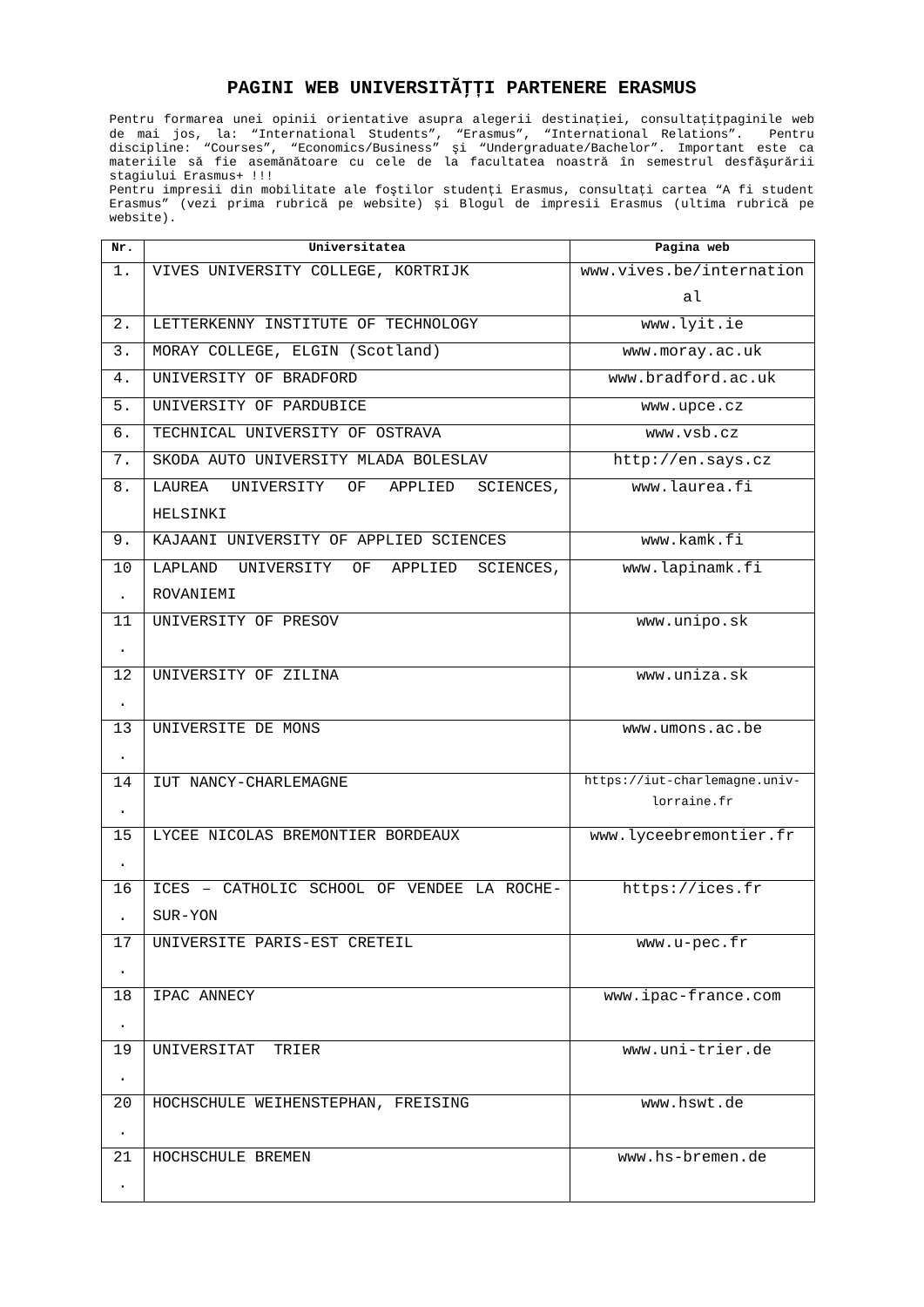| 22                    | <b>JADE</b><br>UNIVERSITY<br>APPLIED<br>SCIENCE,<br>0F | www.jade-hs.de           |
|-----------------------|--------------------------------------------------------|--------------------------|
| ¥.                    | WILHELMSHAVEN                                          |                          |
| 23                    | HOCHSCHULE HEILBRONN                                   | www.hs-heilbronn.de      |
| $\blacksquare$        |                                                        |                          |
| 24                    | FACHHOCHSCHULE DER WIRTSCHAFT GRAZ                     | www.campus02.at          |
|                       |                                                        |                          |
| 25                    | UNIVERSITA DEGLI STUDI CHIETI, PESCARA                 | www.unich.it             |
| $\blacksquare$        |                                                        |                          |
| 26                    | UNIVERSITA DEGLI STUDI DI SASSARI                      | www.uniss.it             |
| $\bullet$             |                                                        |                          |
| 27                    | UNIVERSITA DEGLI STUDI DI PERUGIA                      | www.unipg.it             |
| ×.<br>$\overline{28}$ | UNIVERSITA DI MACERATA                                 | www.unimc.it             |
|                       |                                                        |                          |
| $\blacksquare$<br>29  | UNIVERSITA DI PARMA                                    | www.unipr.it             |
| ×.                    |                                                        |                          |
| 30                    | UNIVERSITA DI PISA                                     | www.unipi.it             |
| $\bullet$             |                                                        |                          |
| 31                    | UNIVERSITA DEGLI STUDI PARTHENOPE DI NAPOLI            | www.diseg.uniparthenope. |
| $\mathbf{r}$ .        |                                                        | it                       |
| $\overline{32}$       | UNIVERSITA DEGLI STUDI DI MILANO-BICOCCA               | www.unimib.it            |
| $\blacksquare$        |                                                        |                          |
| 33                    | UNIVERSITA DEGLI STUDI DELL'INSUBRIA VARESE            | www.uninsubria.it        |
| $\blacksquare$        |                                                        |                          |
| 34                    | UNIVERSIDAD DE ALCOY (EPSA)                            | www.api-epsa.upv.es      |
|                       |                                                        |                          |
| 35                    | UNIVERSIDAD DE GRANADA                                 | www.ugr.es               |
| $\blacksquare$        |                                                        |                          |
| $\overline{36}$       | CEDEU - CENTRO DE ESTUDIOS UNIVERSITARIOS              | www.cedeu.es             |
| ä,                    | MADRID                                                 |                          |
| 37                    | UNIVERSITAT DE LAS PALMAS, GRAN CANARIA                | www.ulpgc.es             |
| $\blacksquare$<br>38  | UNIVERSITAT DE CASTILLA-LA MANCHA, Albacete            | www.uclm.es              |
| $\blacksquare$        |                                                        |                          |
| 39                    | UNIVERSITAT DE EXTREMADURA, BADAJOZ                    | www.unex.es              |
| $\blacksquare$        |                                                        |                          |
| 40                    | ISAG - EUROPEAN BUSINESS SCHOOL PORTO                  | www.isag.pt              |
| $\bullet$             |                                                        |                          |
| 41                    | UNIVERSIDADE DO MINHO, BRAGA                           | www.uminho.pt            |
| ×.                    |                                                        |                          |
| 42                    | INSTITUTO SUPERIOR DE GESTAO LISBOA                    | www.isg.pt               |
|                       |                                                        |                          |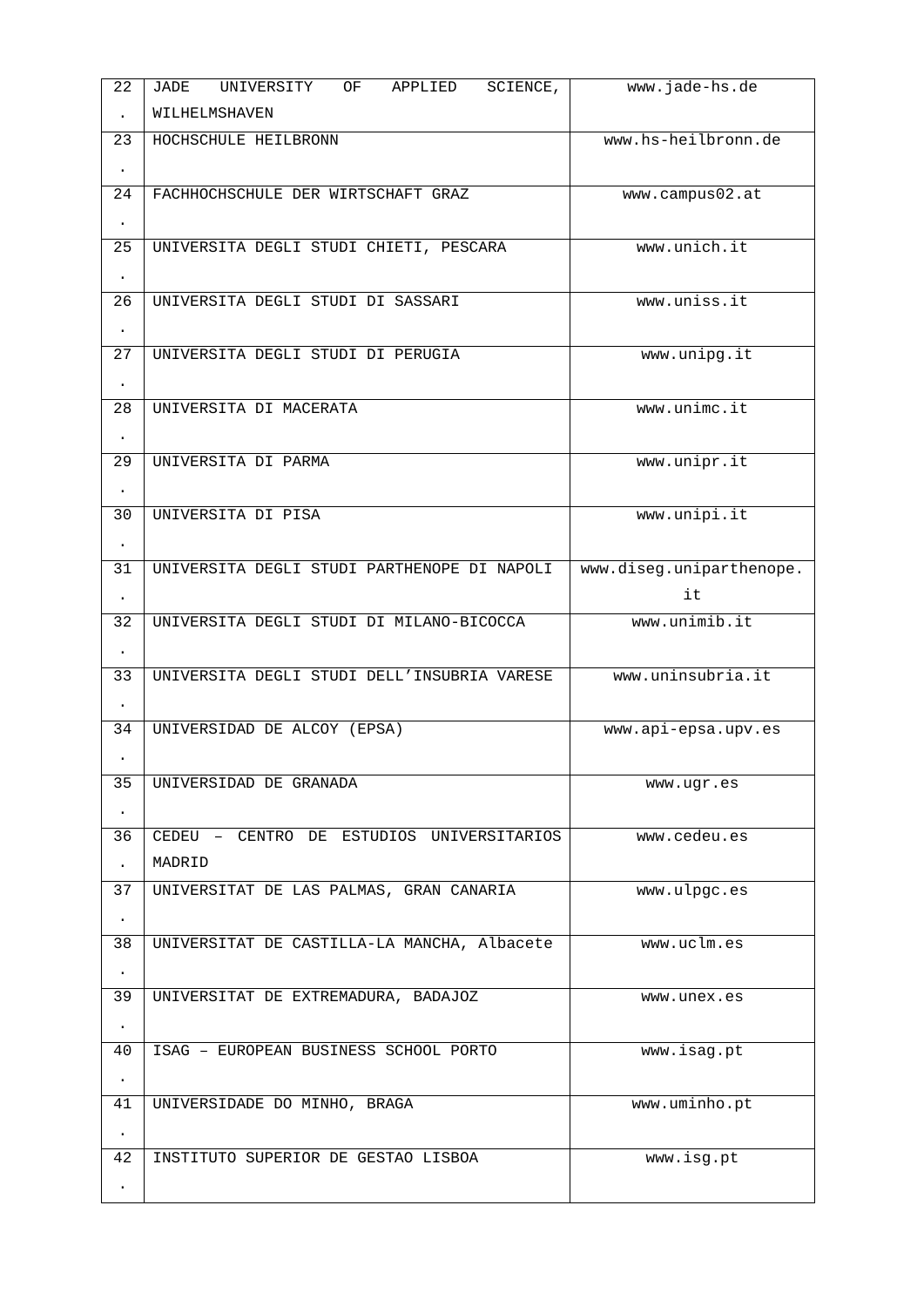| 43              | INSTITUTO SUP, DE NOVAS PROFISSOES LISBOA | www.inp.pt              |
|-----------------|-------------------------------------------|-------------------------|
| $\mathbf{r}$    |                                           |                         |
| 44              | UNIVERSITY OF PANNONIA, VESZPREM          | www.uni-pannon.hu       |
|                 |                                           |                         |
| $\mathbf{r}$ .  |                                           |                         |
| 45              | UNIVERSITY OF MISKOLC                     | www.uni-miskolc.hu      |
| $\blacksquare$  |                                           |                         |
| 46              | UNIVERSITY OF RIJEKA (FACULTY OF OPATIJA) | www.uniri.hr            |
| $\blacksquare$  |                                           |                         |
| 47              | UNIVERSITY OF ZADAR                       | www.unizd.hr            |
| $\blacksquare$  |                                           |                         |
| 48              | <b>COLLEGE VUKOVAR</b>                    | www.vevu.hr             |
|                 |                                           |                         |
| $\mathbf{r}$    |                                           |                         |
| 49              | UNIVERSITY OF PRIMORSKA, KOPER            | www.upr.si              |
| $\bullet$ .     |                                           |                         |
| 50              | WEST BUSINESS COLLEGE KLAIPEDA            | www.vlvk.lt             |
| $\mathbf{r}$    |                                           |                         |
| 51              | ZEMAITIJA COLLEGE RIETAVAS                | www.zemko.lt            |
| $\mathbf{r}$    |                                           |                         |
| $\overline{52}$ | VILNIUS GEDIMINAS TECHNICAL UNIVERSITY    | http://urd.vgtu.lt/en   |
|                 |                                           |                         |
| $\mathbf{r}$ .  |                                           |                         |
| 53              | SIAULIAI STATE COLLEGE                    | www.svako.lt/en         |
| $\bullet$ .     |                                           |                         |
| 54              | LATVIA UNIVERSITY OF AGRICULTURE JELGAVA  | www.llu.lv              |
|                 |                                           |                         |
| 55              | CANAKKALE ONSEKIZ MART UNIVERSITY         | www.comu.edu.tr         |
|                 |                                           |                         |
| 56              | ATATURK UNIVERSITY ERZURUM                | www.atauni.edu.tr       |
|                 |                                           |                         |
| 57              | ATILIM UNIVERSITY ANKARA                  | www.atilim.edu.tr       |
|                 |                                           |                         |
|                 |                                           |                         |
| 58              | ISTANBUL AYDIN UNIVERSITY                 | www.aydin.edu.tr        |
| $\blacksquare$  |                                           |                         |
| 59              | NISANTASI UNIVERSITY ISTANBUL             | www.nisantasi.edu.tr    |
| $\bullet$       |                                           |                         |
| 60              | ALTINBAS UNIV. ISTANBUL                   | https://altinbas.edu.tr |
|                 |                                           |                         |
| $\blacksquare$  | PIRI REIS UNIV. ISTANBUL                  |                         |
| 61              |                                           | www.pirireis.edu.tr     |
| $\blacksquare$  |                                           |                         |
| 62              | DOKUZ EYLUL UNIVERSITY IZMIR              | www.deu.edu.tr          |
| $\blacksquare$  |                                           |                         |
| 63              | YASAR UNIVERSITY IZMIR                    | www.yasar.edu.tr        |
|                 |                                           |                         |
|                 |                                           |                         |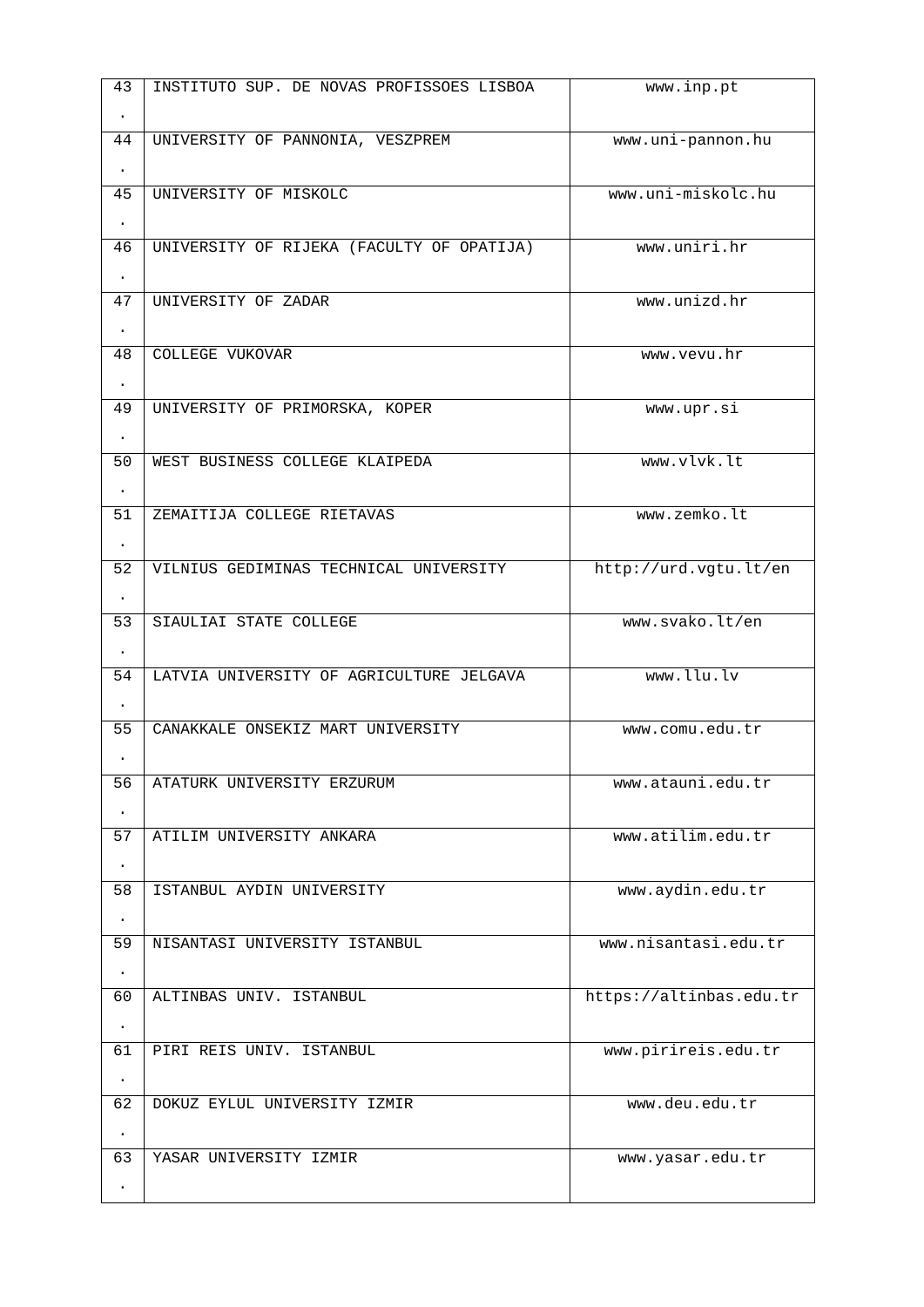| 64              | UNIVERSITY OF NIGDE                                                | www.nigde.edu.tr      |
|-----------------|--------------------------------------------------------------------|-----------------------|
| $\blacksquare$  |                                                                    |                       |
| 65              | PAMUKKALE UNIVERSITY                                               | www.pau.edu.tr        |
|                 |                                                                    |                       |
| $\blacksquare$  |                                                                    |                       |
| 66              | <b>DUZCE UNIVERSITY</b>                                            | www.duzce.edu.tr      |
|                 |                                                                    |                       |
| 67              | KIRKLARELI UNIVERSITY                                              | www.klu.edu.tr        |
| $\blacksquare$  |                                                                    |                       |
| 68              | MERSIN UNIVERSITY                                                  | www.mersin.edu.tr     |
| $\bullet$       |                                                                    |                       |
| 69              | AKDENIZ UNIV. ANTALYA                                              | www.akdeniz.edu.tr    |
|                 |                                                                    |                       |
| $\blacksquare$  |                                                                    |                       |
| 70              | UNIVERSITY OF PIRAEUS                                              | www.unipi.gr          |
| $\bullet$       |                                                                    |                       |
| $\overline{71}$ | UNIVERSITY OF THE AEGEAN                                           | www.aegean.gr         |
| $\blacksquare$  |                                                                    |                       |
| 72              | TECHNOLOGICAL<br>EDUCATIONAL<br><b>INSTITUTE</b><br>0 <sub>F</sub> | www.teiath.gr         |
| ×.              | <b>ATHENS</b>                                                      |                       |
| $\overline{73}$ | EM & TIT KAVALA                                                    | www.teikav.edu.gr     |
|                 |                                                                    |                       |
| $\blacksquare$  |                                                                    |                       |
| 74              | TEI OF WESTERN MACEDONIA, KOZANI                                   | www.teiwm.gr          |
| $\blacksquare$  |                                                                    |                       |
| $\overline{75}$ | UNIVERSITY OF IOANNINA                                             | www.uoi.gr            |
| $\blacksquare$  |                                                                    |                       |
| 76              | CITY UNITY COLLEGE NICOSIA                                         | www.cityu.ac.cy       |
|                 |                                                                    |                       |
| 77              | UNIVERSITY OF NATIONAL AND WORLD ECONOMY                           | www.unwe.acad.bg      |
| ×.              | <b>SOFIA</b>                                                       |                       |
|                 |                                                                    |                       |
| $\overline{78}$ | INTERNATIONAL UNIVERSITY COLLEGE ALBENA                            | http://vumk.eu        |
|                 |                                                                    |                       |
| 79              | TSENOV ACADEMY OF ECONOMICS SVISHTOV                               | www.uni-svishtov.bg   |
| $\bullet$       |                                                                    |                       |
| 80              | SOUTH-WEST UNIVERSITY BLAGOEVGRAD                                  | www.swu.bg            |
| $\blacksquare$  |                                                                    |                       |
| 81              | UNIVERSITY OF WROCLAW                                              | www.uni.wroc.pl       |
|                 |                                                                    |                       |
| $\bullet$       |                                                                    |                       |
| $\overline{82}$ | POZNAN UNIVERSITY OF ECONOMICS                                     | http://ue.poznan.pl   |
| $\bullet$       |                                                                    |                       |
| 83              | UNIVERSITY OF LODZ                                                 | www.eksoc.uni.lodz.pl |
| $\bullet$       |                                                                    |                       |
| 84              | RADOM ACADEMY OF ECONOMICS                                         | www.wsh.pl            |
|                 |                                                                    |                       |
|                 |                                                                    |                       |